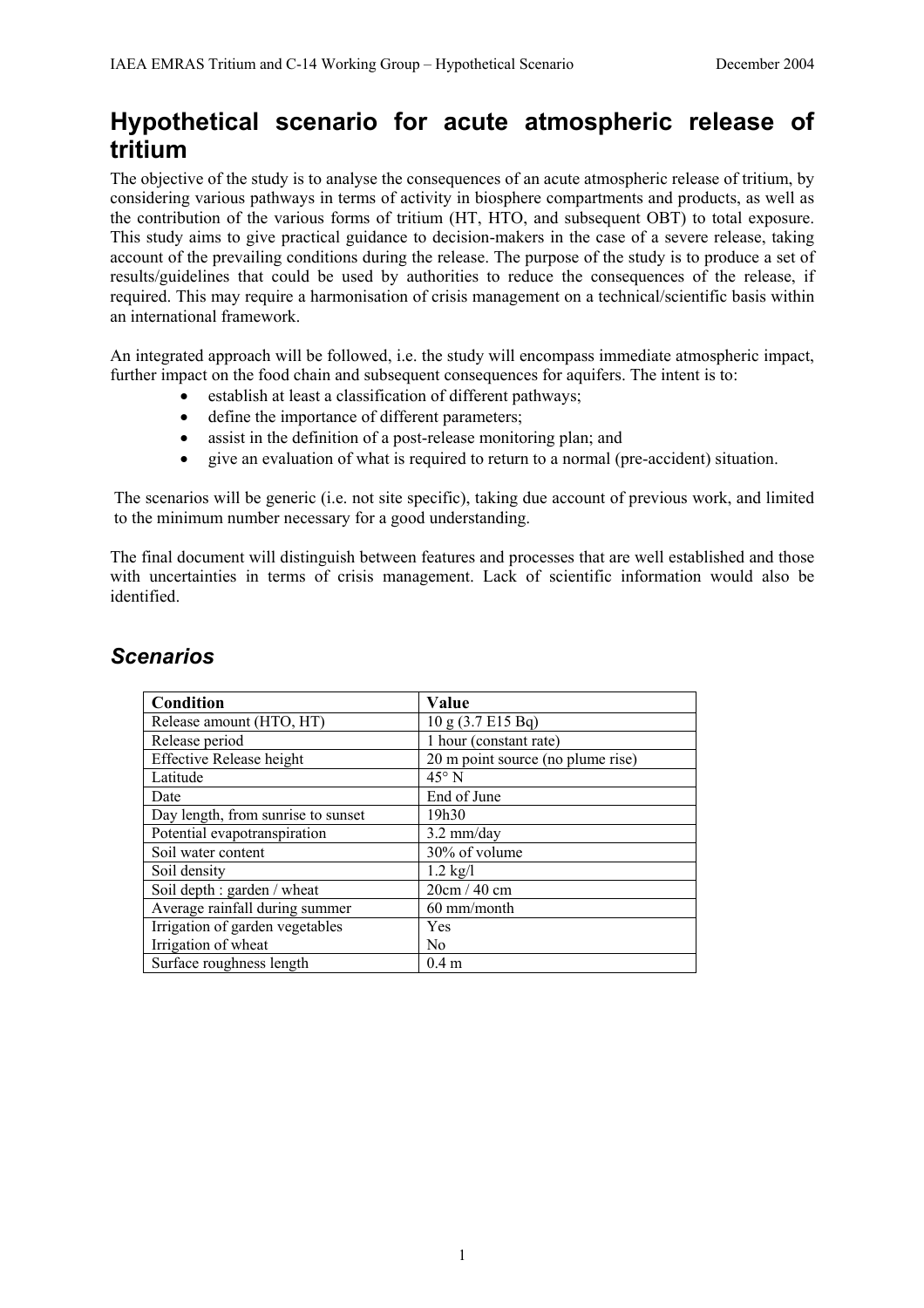|                                     | Case 1                                                                                   | Case 2                                                                                                                | Case 3         |
|-------------------------------------|------------------------------------------------------------------------------------------|-----------------------------------------------------------------------------------------------------------------------|----------------|
|                                     | day                                                                                      | day                                                                                                                   | midnight       |
| Wind speed $(m.s-1)$                | 2                                                                                        | 5                                                                                                                     | $\overline{2}$ |
| Direction (°N)                      | 45±25 (to make the<br>standard deviation<br>more consistent with<br>the stability class) | $45 + 10$                                                                                                             | 45±3           |
| Diffusion conditions                | unstable                                                                                 | neutral                                                                                                               | stable         |
| Weather                             | fine                                                                                     | cloudy                                                                                                                | clear          |
| Classe pasquill                     | A                                                                                        | D                                                                                                                     | F              |
| Solar radiation (W/m <sup>2</sup> ) | 700                                                                                      | 300                                                                                                                   | 0              |
| Temperature (°C)                    | 20                                                                                       | 20                                                                                                                    | 10             |
| Rain                                | no                                                                                       | 15mm<br>before the<br>end of<br>release<br>(continuous<br>throughout<br>the release<br>or in the last<br>15 minutes?) | no             |
| Relative humidity %                 | 70                                                                                       | 90                                                                                                                    | 95             |

Three types of meteorological conditions are considered at the end of June: (± means 1 sigma)

The meteorological conditions are assumed to remain constant for 6 hours. Subsequent conditions are assumed not to have a large influence on the results.

What species (HTO or HT) are released in each case?

### **Human food consumption rates**

|                  |                        | Adult      |       | <b>Infant</b> Harvest and duration of consumption of |
|------------------|------------------------|------------|-------|------------------------------------------------------|
|                  |                        |            |       | $(1-2 \text{ yr})$ stored products                   |
|                  |                        |            | g/day |                                                      |
| Green vegetables | Salad and leafy veg.   | 130        | 80    | In Harvest period *                                  |
| Root vegetables  | Radish, turnip         | 30         | 15    | In Harvest period                                    |
|                  | Potatoes               | <b>200</b> | 100   | Harvest in late August, 8 months (to                 |
|                  |                        |            |       | make consistent with the following table)            |
|                  | Carrots                | 50         | 25    | Harvest starts mid-July                              |
|                  | Total                  | 280        | 140   |                                                      |
| Fruit vegetables | String beans           | 50         | 25    | In Harvest period                                    |
|                  | Peas                   | 50         | 25    | In Harvest period                                    |
|                  | Tomatoes               | 100        | 50    | Harvest starts in late July                          |
|                  | Total                  | <b>200</b> | 100   |                                                      |
| Cereals          | Wheat                  | 430        | 40    | Harvest starts in early August, 1 year               |
| Milk             | Milk (including butter | 500        | 440   |                                                      |
|                  | and cheese)            |            |       |                                                      |
| Meat             | Beef                   | 140        | 60    |                                                      |
|                  | Chicken $&$ eggs       | 100        | 50    |                                                      |
|                  | Total                  | 240        | 110   |                                                      |

Details on crop yields and times between accident and harvest are given in the following table.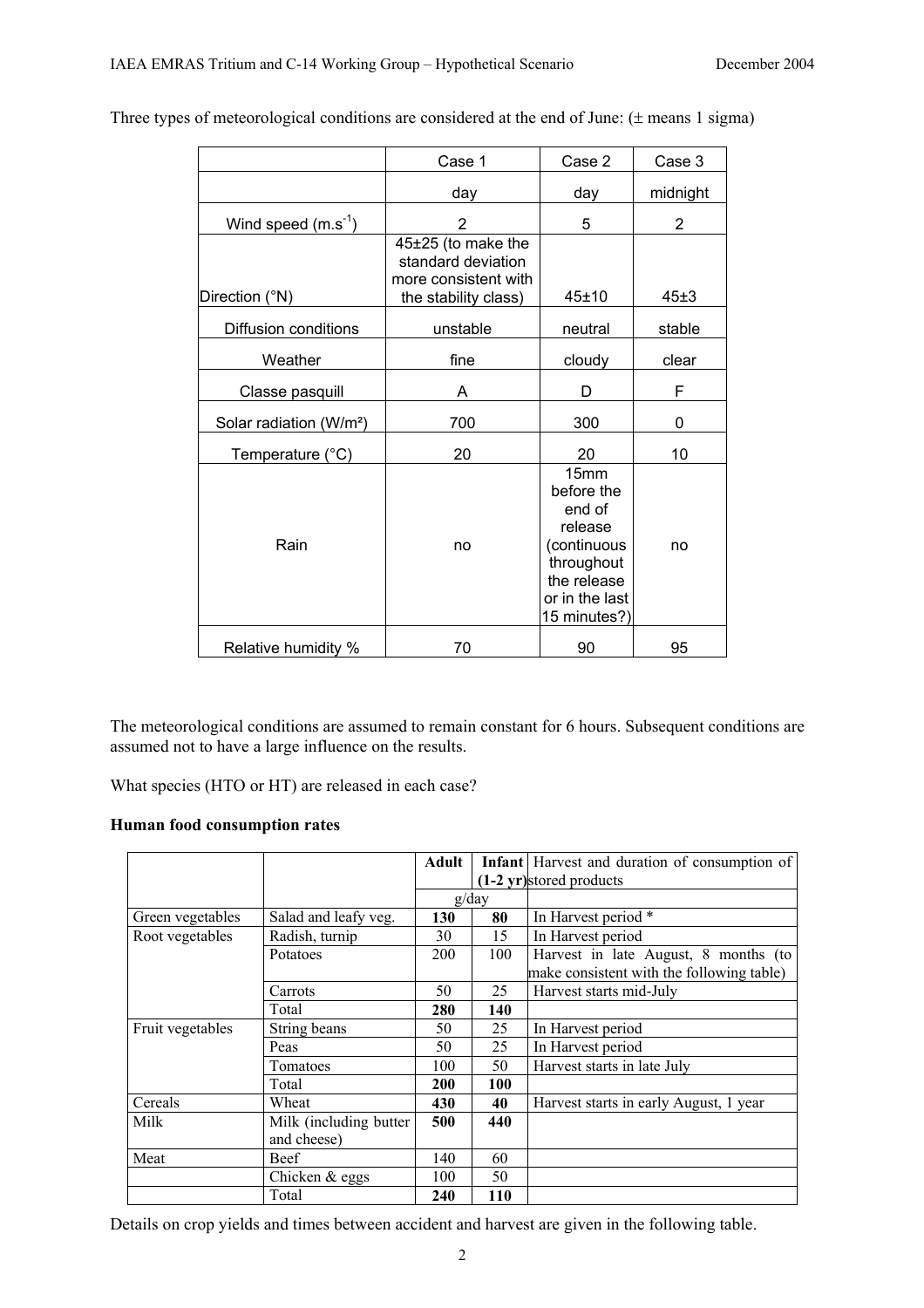| Product          | Yield (kg<br>f.w./m <sup>2</sup> ) per<br>crop and %<br>dry matter | <b>Minimum time</b><br>between accident and<br>beginning of harvest | <b>Maximum time</b><br>between accident<br>and end of<br>harvest | Number of<br>crops/year<br>after accident |
|------------------|--------------------------------------------------------------------|---------------------------------------------------------------------|------------------------------------------------------------------|-------------------------------------------|
| <b>Salads</b>    | 8%<br>3                                                            | $0*$                                                                | 1 month                                                          | 4                                         |
| Radish<br>and    | 20%                                                                |                                                                     | 3 weeks                                                          | 3                                         |
| turnip           |                                                                    |                                                                     |                                                                  |                                           |
| Potatoes         | 21%<br>$\mathcal{L}$                                               | 2 months                                                            | 3 months                                                         |                                           |
| Carrots          | 16%<br>2.5                                                         | 2 weeks                                                             | 2 months                                                         | $\overline{2}$                            |
| Peas             | 25%                                                                |                                                                     | 1 month                                                          | $\overline{2}$                            |
| Beans            | 25%<br>0.4                                                         | 0                                                                   | 1 month                                                          | 3                                         |
| Tomatoes         | 6%<br>3                                                            | 4 weeks                                                             | 3 months                                                         |                                           |
| Cereals (grains) | 86%<br>0.8                                                         | 4 weeks                                                             | 7 weeks                                                          |                                           |
| Grass            | 15%<br>0.7                                                         | $\theta$                                                            | 2 months                                                         | 4                                         |

#### **Crop yield and time between accident and harvest of direct contaminated crop**

NB. : Release occurs immediately before flowering period for tomatoes

\* It is assumed that these crops are ready for harvest when the release occurs. The crop lasts for one month, i.e. the leaves from crops consumed during this period would have been exposed to atmospheric tritium. One month after exposure, a new crop is planted, for which only soil contamination/root uptake has to be considered.

In a garden, new crops are sown after each harvest.

It is considered that the end of contamination of the surface environment is in November: no crops anymore and migration of tritium down to the water table. Cows are supposed to eat Hay harvested before the accident during the winter. But it is true that they also may eat contaminated maize (whole plant) from November to March (35kg/day 35%Dry Matter). Test may be done on this particular point if judged necessary.

#### **Animal parameter values**

| Animal  |                        | <b>Fodder consumption</b>          | <b>Breathing rate</b>      | Water intake |
|---------|------------------------|------------------------------------|----------------------------|--------------|
|         | Grass                  | Wheat                              |                            |              |
| Cow     | $70 \text{ kg}$ f.w./d | $2 \text{ kg } \text{fw}/\text{d}$ | $5.4 \text{ m}^3/\text{h}$ | 501/d        |
| Chicken |                        | $0.1 \text{ kg}$ fw/d              | 10 l/h                     | $0.2$ 1/d    |

Animal drinking water is assumed to be uncontaminated.

#### **Human breathing rate** : m<sup>3</sup>/h

|                 | <b>Sleeping</b> | Awake<br>low activity |
|-----------------|-----------------|-----------------------|
| Man             | 0.45            |                       |
| year old infant |                 | 35                    |

#### **Modellers should provide the following:**

| Integrated air concentration (Bq.s.m <sup>-3</sup> ) |               |      |       |       |  |  |  |  |  |
|------------------------------------------------------|---------------|------|-------|-------|--|--|--|--|--|
|                                                      | 1 km downwind | 3 km | 10 km | 30 km |  |  |  |  |  |
| Case 1                                               |               |      |       |       |  |  |  |  |  |
| Case 2                                               |               |      |       |       |  |  |  |  |  |
| Case 3                                               |               |      |       |       |  |  |  |  |  |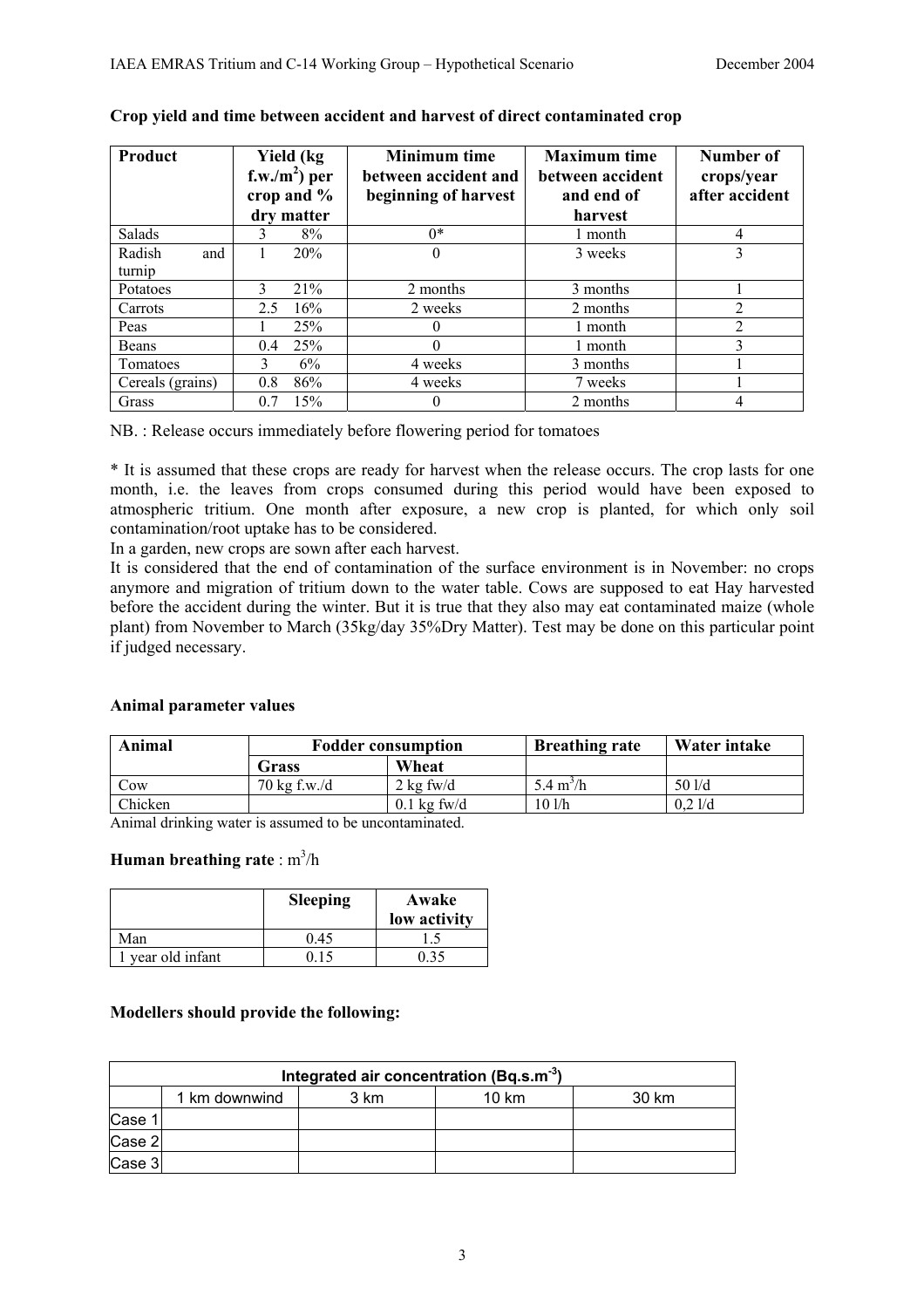| Adult total dose (mSv) |    |      |       |       | Child total dose (mSv) |      |       |       |
|------------------------|----|------|-------|-------|------------------------|------|-------|-------|
|                        | km | 3 km | 10 km | 30 km | km                     | 3 km | 10 km | 30 km |
| Case 1                 |    |      |       |       |                        |      |       |       |
| Case 2                 |    |      |       |       |                        |      |       |       |
| Case 3                 |    |      |       |       |                        |      |       |       |

|                       |            |                       |             |                        |       | Dose mSv - case 1     |     |                        |     |       |
|-----------------------|------------|-----------------------|-------------|------------------------|-------|-----------------------|-----|------------------------|-----|-------|
|                       |            |                       | Adult 1000m |                        |       |                       |     | Child 1000m            |     |       |
|                       |            | Dose via air path way |             | Dose via Soil path way |       | Dose via air path way |     | Dose via Soil path way |     |       |
|                       | <b>HTO</b> | OBT                   | <b>HTO</b>  | OBT                    | Total | <b>HTO</b>            | OBT | <b>HTO</b>             | OBT | Total |
| Inhalation            |            |                       |             |                        |       |                       |     |                        |     |       |
| Transcutaneous        |            |                       |             |                        |       |                       |     |                        |     |       |
| Salads and leafy veg. |            |                       |             |                        |       |                       |     |                        |     |       |
| Radish and turnip     |            |                       |             |                        |       |                       |     |                        |     |       |
| <b>Potatoes</b>       |            |                       |             |                        |       |                       |     |                        |     |       |
| Carrots               |            |                       |             |                        |       |                       |     |                        |     |       |
| <b>String beans</b>   |            |                       |             |                        |       |                       |     |                        |     |       |
| Peas                  |            |                       |             |                        |       |                       |     |                        |     |       |
| <b>Tomatoes</b>       |            |                       |             |                        |       |                       |     |                        |     |       |
| <b>Cereals</b>        |            |                       |             |                        |       |                       |     |                        |     |       |
| <b>Beef</b>           |            |                       |             |                        |       |                       |     |                        |     |       |
| <b>Milk</b>           |            |                       |             |                        |       |                       |     |                        |     |       |
| Chicken and eggs      |            |                       |             |                        |       |                       |     |                        |     |       |
| Total Dose(mSv)       |            |                       |             |                        |       |                       |     |                        |     |       |

|                       |     |                       |             |                        |       | Dose mSv - case 2     |     |                        |     |       |
|-----------------------|-----|-----------------------|-------------|------------------------|-------|-----------------------|-----|------------------------|-----|-------|
|                       |     |                       | Adult 1000m |                        |       |                       |     | Child 1000m            |     |       |
|                       |     | Dose via air path way |             | Dose via Soil path way |       | Dose via air path way |     | Dose via Soil path way |     |       |
|                       | HTO | OBT                   | <b>HTO</b>  | <b>OBT</b>             | Total | <b>HTO</b>            | OBT | HTO                    | OBT | Total |
| Inhalation            |     |                       |             |                        |       |                       |     |                        |     |       |
| Transcutaneous        |     |                       |             |                        |       |                       |     |                        |     |       |
| Salads and leafy veg. |     |                       |             |                        |       |                       |     |                        |     |       |
| Radish and turnip     |     |                       |             |                        |       |                       |     |                        |     |       |
| <b>Potatoes</b>       |     |                       |             |                        |       |                       |     |                        |     |       |
| Carrots               |     |                       |             |                        |       |                       |     |                        |     |       |
| <b>String beans</b>   |     |                       |             |                        |       |                       |     |                        |     |       |
| Peas                  |     |                       |             |                        |       |                       |     |                        |     |       |
| <b>Tomatoes</b>       |     |                       |             |                        |       |                       |     |                        |     |       |
| <b>Cereals</b>        |     |                       |             |                        |       |                       |     |                        |     |       |
| <b>Beef</b>           |     |                       |             |                        |       |                       |     |                        |     |       |
| <b>Milk</b>           |     |                       |             |                        |       |                       |     |                        |     |       |
| Chicken and eggs      |     |                       |             |                        |       |                       |     |                        |     |       |
| Total Dose(mSv)       |     |                       |             |                        |       |                       |     |                        |     |       |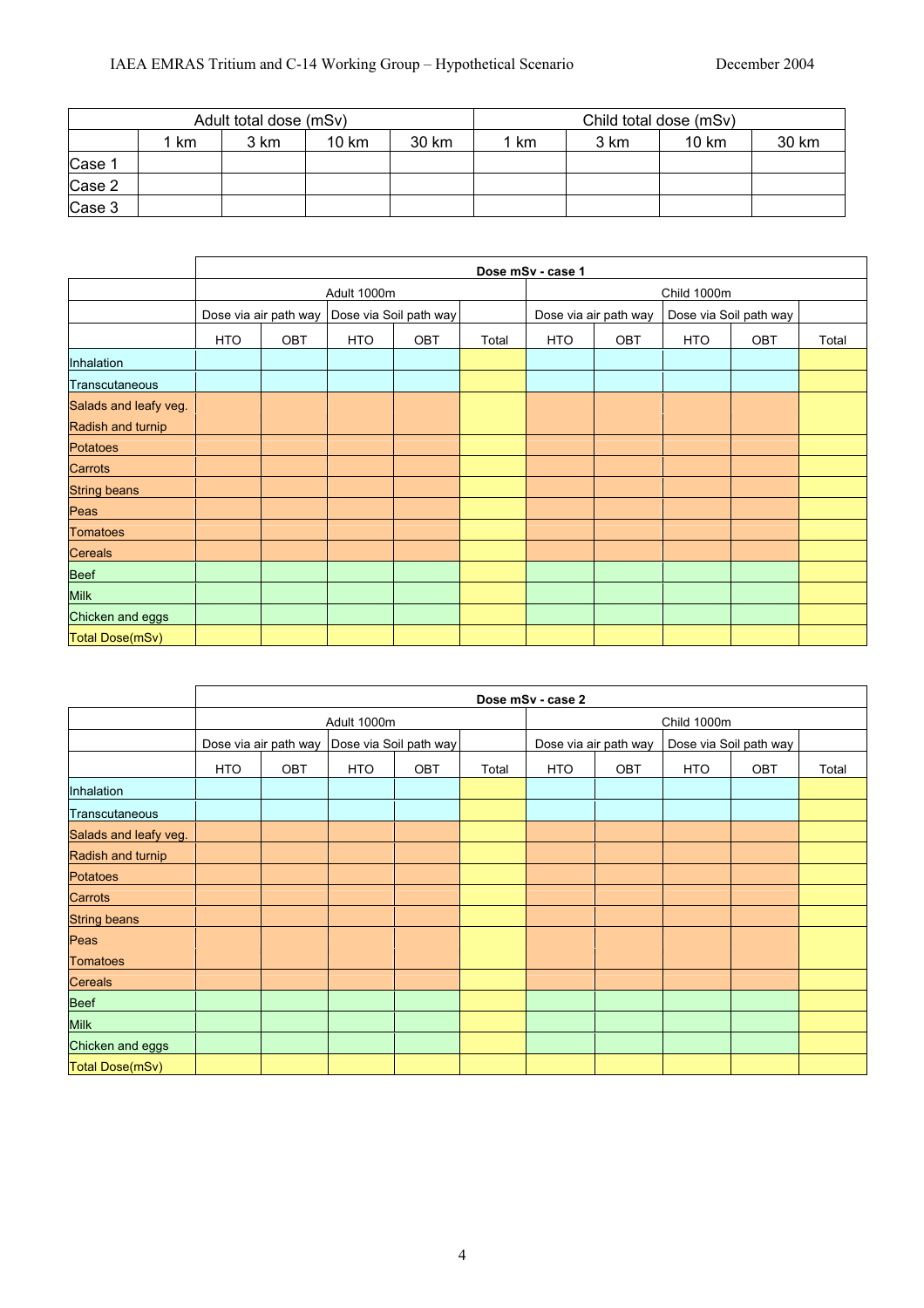|                       |            | Dose mSv - case 3     |             |                        |       |                       |     |             |                        |       |  |  |
|-----------------------|------------|-----------------------|-------------|------------------------|-------|-----------------------|-----|-------------|------------------------|-------|--|--|
|                       |            |                       | Adult 1000m |                        |       |                       |     | Child 1000m |                        |       |  |  |
|                       |            | Dose via air path way |             | Dose via Soil path way |       | Dose via air path way |     |             | Dose via Soil path way |       |  |  |
|                       | <b>HTO</b> | OBT                   | <b>HTO</b>  | <b>OBT</b>             | Total | <b>HTO</b>            | OBT | HTO         | OBT                    | Total |  |  |
| Inhalation            |            |                       |             |                        |       |                       |     |             |                        |       |  |  |
| Transcutaneous        |            |                       |             |                        |       |                       |     |             |                        |       |  |  |
| Salads and leafy veg. |            |                       |             |                        |       |                       |     |             |                        |       |  |  |
| Radish and turnip     |            |                       |             |                        |       |                       |     |             |                        |       |  |  |
| <b>Potatoes</b>       |            |                       |             |                        |       |                       |     |             |                        |       |  |  |
| Carrots               |            |                       |             |                        |       |                       |     |             |                        |       |  |  |
| <b>String beans</b>   |            |                       |             |                        |       |                       |     |             |                        |       |  |  |
| Peas                  |            |                       |             |                        |       |                       |     |             |                        |       |  |  |
| <b>Tomatoes</b>       |            |                       |             |                        |       |                       |     |             |                        |       |  |  |
| <b>Cereals</b>        |            |                       |             |                        |       |                       |     |             |                        |       |  |  |
| <b>Beef</b>           |            |                       |             |                        |       |                       |     |             |                        |       |  |  |
| <b>Milk</b>           |            |                       |             |                        |       |                       |     |             |                        |       |  |  |
| Chicken and eggs      |            |                       |             |                        |       |                       |     |             |                        |       |  |  |
| Total Dose(mSv)       |            |                       |             |                        |       |                       |     |             |                        |       |  |  |

| Case 1 - Activity (Bq.kg $^{-1}$ f.w) - 1000 m |                          |                                |                                                 |                                   |  |  |  |  |  |
|------------------------------------------------|--------------------------|--------------------------------|-------------------------------------------------|-----------------------------------|--|--|--|--|--|
|                                                | At the end of<br>release | 48 hrs after end<br>of release | At harvest (Last<br>salads from air<br>pathway) | Next cycle of<br>crops at harvest |  |  |  |  |  |
| Salads and leafy veg.                          |                          |                                |                                                 |                                   |  |  |  |  |  |
| Radish and turnip                              |                          |                                |                                                 |                                   |  |  |  |  |  |
| <b>Potatoes</b>                                |                          |                                |                                                 |                                   |  |  |  |  |  |
| Carrots                                        |                          |                                |                                                 |                                   |  |  |  |  |  |
| <b>String beans</b>                            |                          |                                |                                                 |                                   |  |  |  |  |  |
| Peas                                           |                          |                                |                                                 |                                   |  |  |  |  |  |
| <b>Tomatoes</b>                                |                          |                                |                                                 |                                   |  |  |  |  |  |
| <b>Cereals</b>                                 |                          |                                |                                                 |                                   |  |  |  |  |  |
|                                                |                          | 168 hrs after end of release   |                                                 | 720 hrs after end of release      |  |  |  |  |  |
| <b>Beef</b>                                    |                          |                                |                                                 |                                   |  |  |  |  |  |
| <b>Milk</b>                                    |                          |                                |                                                 |                                   |  |  |  |  |  |
| Chicken and eggs                               |                          |                                |                                                 |                                   |  |  |  |  |  |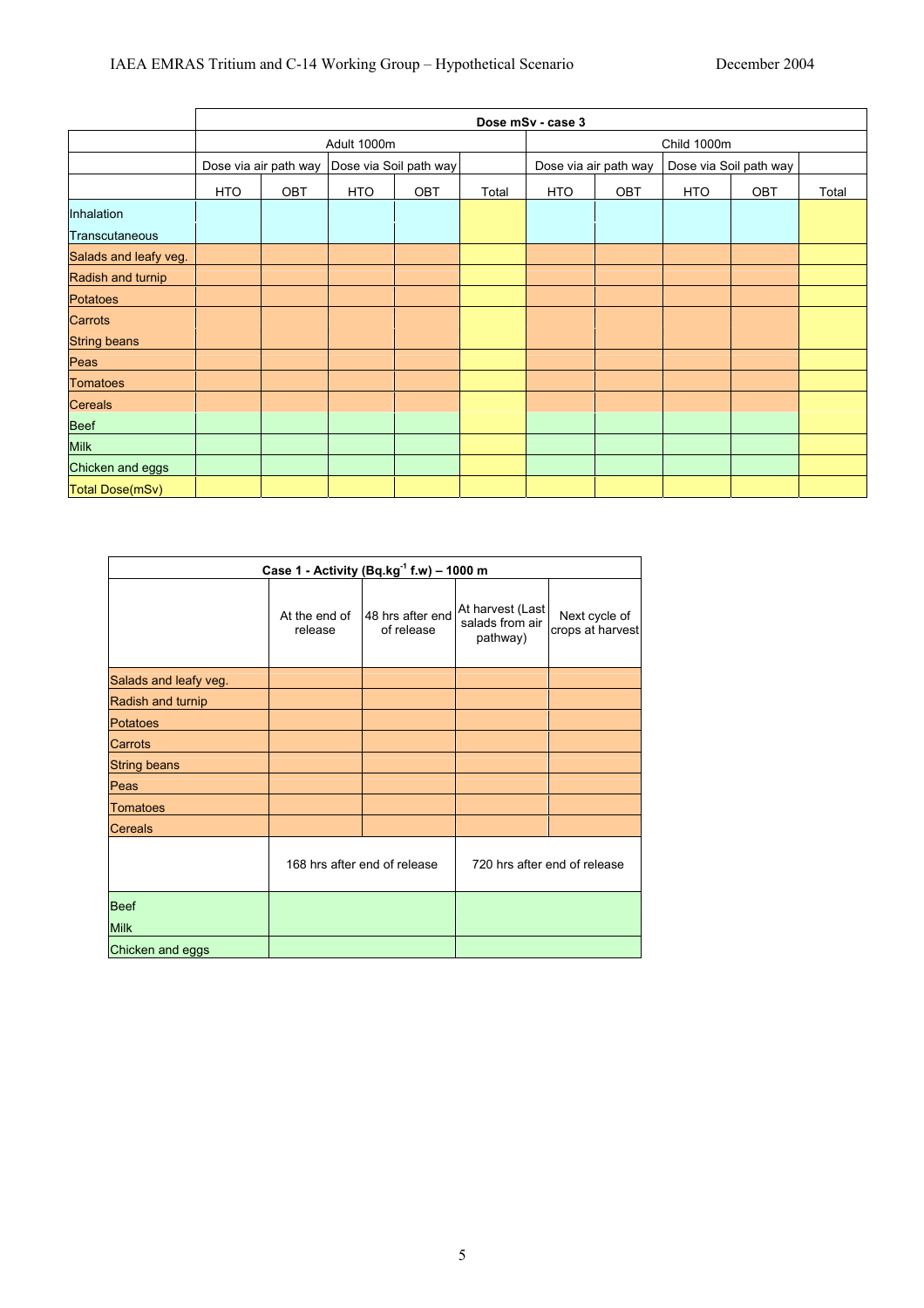| Case 2 - Activity (Bq.kg <sup>-1</sup> f.w) 1000 m |                              |                                |                                                 |                                   |  |  |
|----------------------------------------------------|------------------------------|--------------------------------|-------------------------------------------------|-----------------------------------|--|--|
|                                                    | At the end of<br>release     | 48 hrs after end<br>of release | At harvest (Last<br>salads from air<br>pathway) | Next cycle of<br>crops at harvest |  |  |
| Salads and leafy veg.                              |                              |                                |                                                 |                                   |  |  |
| Radish and turnip                                  |                              |                                |                                                 |                                   |  |  |
| <b>Potatoes</b>                                    |                              |                                |                                                 |                                   |  |  |
| Carrots                                            |                              |                                |                                                 |                                   |  |  |
| <b>String beans</b>                                |                              |                                |                                                 |                                   |  |  |
| Peas                                               |                              |                                |                                                 |                                   |  |  |
| <b>Tomatoes</b>                                    |                              |                                |                                                 |                                   |  |  |
| Cereals                                            |                              |                                |                                                 |                                   |  |  |
|                                                    | 168 hrs after end of release |                                | 720 hrs after end of release                    |                                   |  |  |
| <b>Beef</b>                                        |                              |                                |                                                 |                                   |  |  |
| <b>Milk</b>                                        |                              |                                |                                                 |                                   |  |  |
| Chicken and eggs                                   |                              |                                |                                                 |                                   |  |  |

| Case 3 - Activity (Bq.kg $^{-1}$ f.w) - 1000 m |                              |                                |                                                 |                                   |  |  |
|------------------------------------------------|------------------------------|--------------------------------|-------------------------------------------------|-----------------------------------|--|--|
|                                                | At the end of<br>release     | 48 hrs after end<br>of release | At harvest (Last<br>salads from air<br>pathway) | Next cycle of<br>crops at harvest |  |  |
| Salads and leafy veg.                          |                              |                                |                                                 |                                   |  |  |
| Radish and turnip                              |                              |                                |                                                 |                                   |  |  |
| <b>Potatoes</b>                                |                              |                                |                                                 |                                   |  |  |
| Carrots                                        |                              |                                |                                                 |                                   |  |  |
| <b>String beans</b>                            |                              |                                |                                                 |                                   |  |  |
| Peas                                           |                              |                                |                                                 |                                   |  |  |
| Tomatoes                                       |                              |                                |                                                 |                                   |  |  |
| <b>Cereals</b>                                 |                              |                                |                                                 |                                   |  |  |
|                                                | 168 hrs after end of release |                                | 720 hrs after end of release                    |                                   |  |  |
| <b>Beef</b>                                    |                              |                                |                                                 |                                   |  |  |
| <b>Milk</b>                                    |                              |                                |                                                 |                                   |  |  |
| Chicken and eggs                               |                              |                                |                                                 |                                   |  |  |

#### **The results obtained will guide further discussion on the following issues:**

- The area and distance affected by the release that would require immediate action in terms of (1) animals; and
	- (2) crops
- What area may come back to pre-release conditions after a few days? distance, area
- Is there a need for action on cereals and potatoes, and to what extent? Distance, area
- How long and to what extent should cows be removed from pasture?
- Does a zone remain where planting of new crops would present a problem? Distance, area
- What could be a reference value for tritium concentration in different foodstuffs for free trade? Some information could be also collected for environmental control and wastes for discussion.
- What data can be collected in support of or to confirm the assessment? (What, where, when, frequency). What is the time frame for data collection?
- Is any waste generated and how should this be managed?
- Definition of interventions and evaluation of the efficiency of intervention, both in mSv and in terms of % dose saved by intervention. (for example : banning cereal consumption saves 11 mSv and 70% of the total dose, banning garden vegetable for 48h…)
- Proposed activity concentration limit of products for trade (1E4 Bq/kg f.w.?)